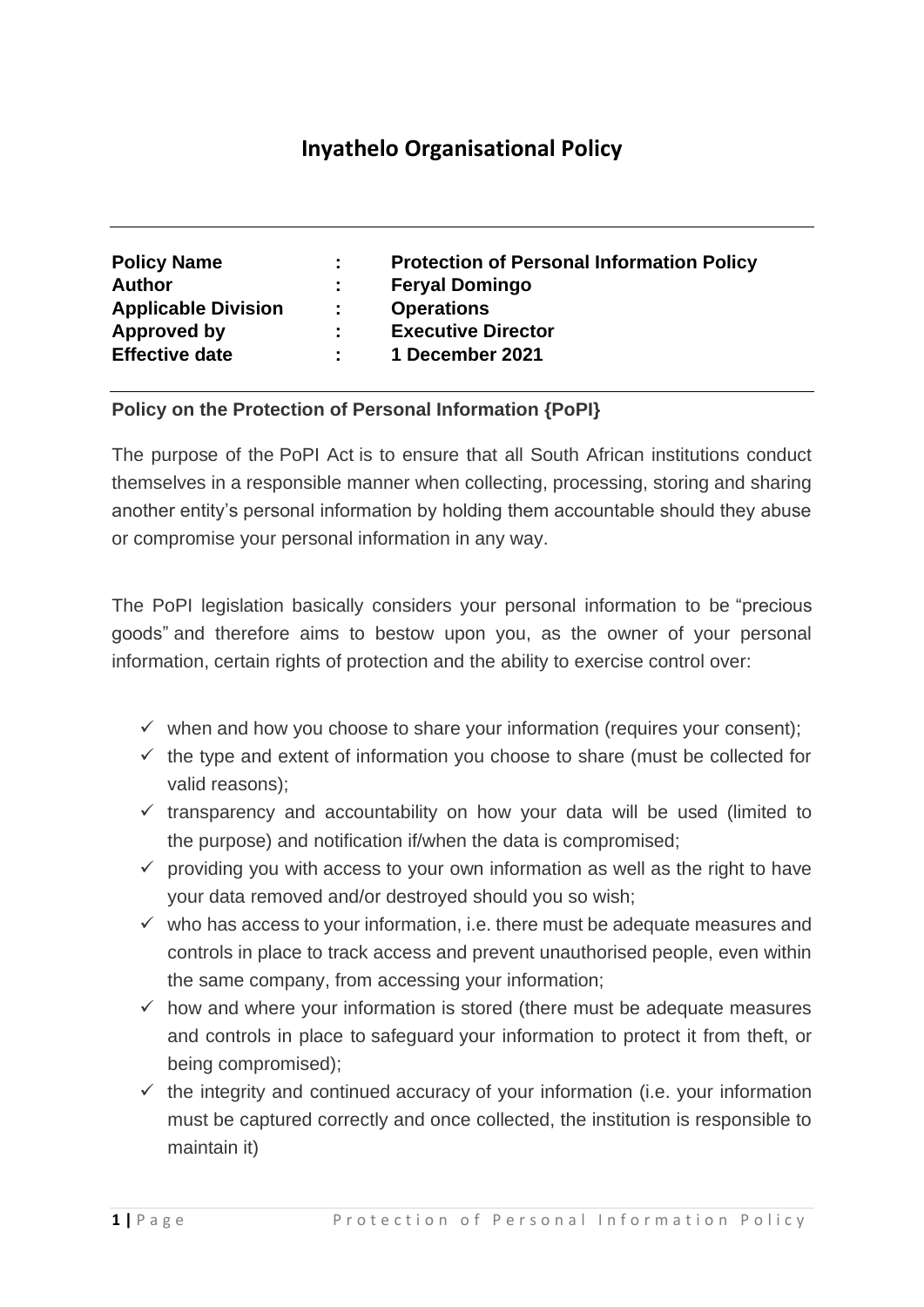Examples of "personal information" for an individual could include:

- ➢ Identity and/or passport number
- $\geq$  Date of birth and age
- ➢ Phone number/s (including mobile phone number)
- ➢ Email address/es
- ➢ Online/Instant messaging identifiers
- ➢ Physical address
- ➢ Gender, Race and Ethnic origin
- ➢ Photos, voice recordings, video footage (also CCTV), biometric data
- ➢ Marital/Relationship status and Family relations
- ➢ Criminal record
- ➢ Private correspondence
- ➢ Religious or philosophical beliefs including personal and political opinions
- $\geq$  Employment history and salary information
- $\triangleright$  Financial information
- $\triangleright$  Education information
- $\triangleright$  Physical and mental health information including medical history, blood type, details on your sex life
- ➢ Membership to organisations/unions

It must however be noted that some personal information, on its own, does not necessarily allow a third party to confirm or infer someone's identity to the extent that this information can be used/abused for other purposes.

Based on the recognition of the importance of protecting personal information obtained through its activities, Inyathelo is committed to ensuring that all employees observe the "Law Concerning the Protection of Personal Information ". In addition, Inyathelo has set out the following Basic Policy on the Protection of Personal Information under which Inyathelo strictly manages personal information.

What kind of information do we keep?

a. Table with categories and fields of information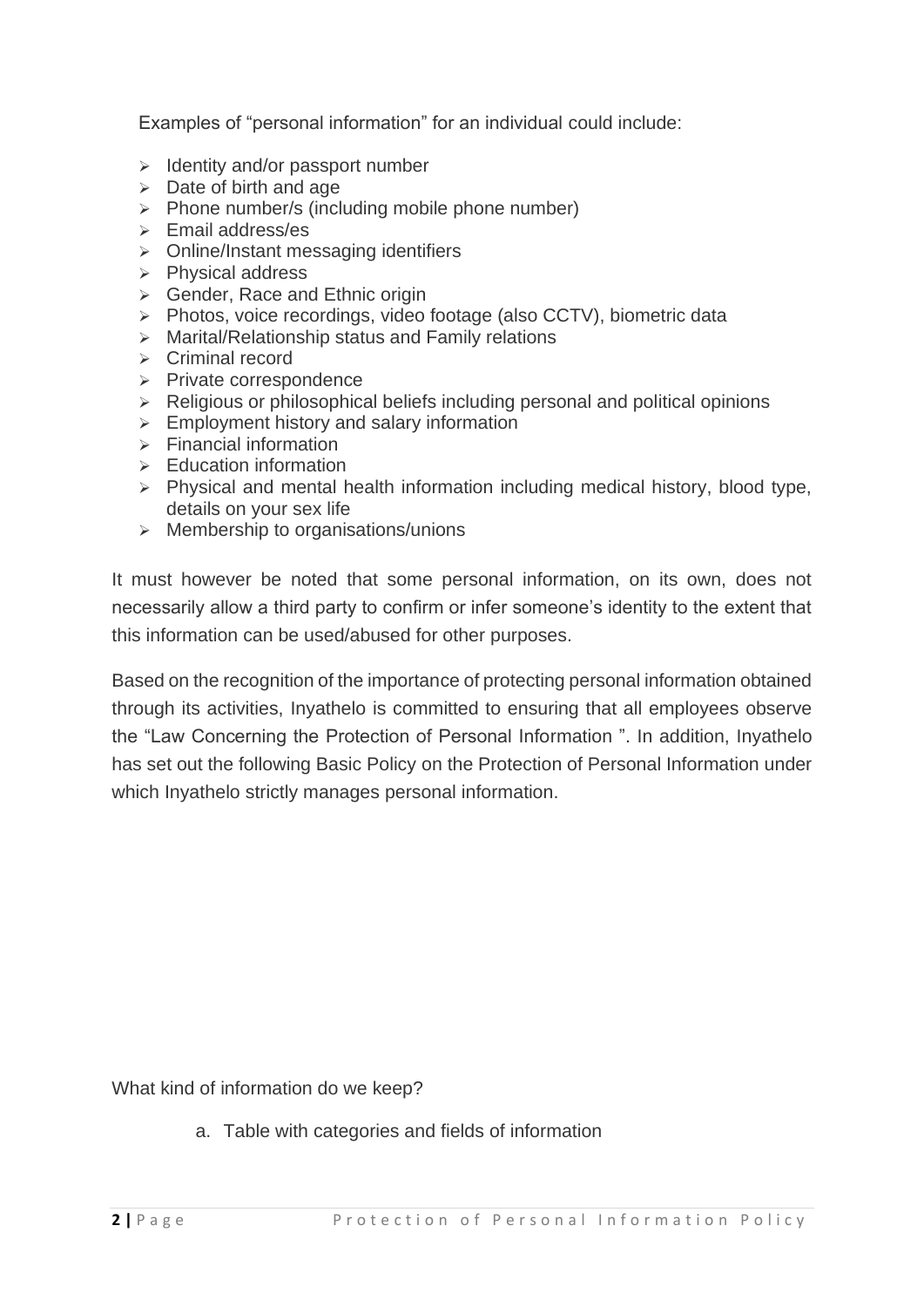| Categories of Data Subjects Surname name |              | Name & Company | Address      | Registration numbers<br>or Identity numbers | Employm Person<br>ent<br>status | responsib<br>le | Bank detalls numbers | Vat          | Trade secrets prints | Finger | Financial<br>statements | Registrations<br>documentation | Lease<br>agreements | Qualifications Race |              |
|------------------------------------------|--------------|----------------|--------------|---------------------------------------------|---------------------------------|-----------------|----------------------|--------------|----------------------|--------|-------------------------|--------------------------------|---------------------|---------------------|--------------|
| Customers / Clients                      | ✓            |                | ✓            | √                                           | ✓                               |                 | $\checkmark$         |              |                      |        |                         |                                |                     |                     |              |
| Service Providers                        |              | ✓              | ✓            |                                             |                                 | ✓               | $\checkmark$         | $\checkmark$ | ✓                    |        |                         |                                |                     |                     |              |
| Donors                                   | ✓            | ✓              | ✓            | ✓                                           |                                 | ✓               | $\checkmark$         | $\checkmark$ |                      |        |                         | $\checkmark$                   |                     |                     |              |
| Partners                                 | $\checkmark$ | ✓              | ✓            | $\checkmark$                                |                                 | ✓               | $\checkmark$         |              |                      |        |                         | $\checkmark$                   |                     |                     |              |
| Conferencing clients                     | $\checkmark$ | ✓              | √            | $\checkmark$                                |                                 | ✓               |                      |              |                      |        |                         | ✓                              |                     |                     |              |
| Clinic clients                           | ✓            | ✓              | $\checkmark$ | ✓                                           |                                 | ✓               |                      |              |                      |        |                         | √                              |                     |                     |              |
| Funding Finder client                    | ✓            | ✓              | $\checkmark$ | √                                           |                                 |                 |                      |              |                      |        |                         |                                |                     |                     |              |
| Prospects                                | ✓            | ✓              | ✓            |                                             |                                 | ✓               |                      |              |                      |        |                         | $\checkmark$                   |                     |                     |              |
| Visitors                                 | ✓            | √              |              |                                             |                                 |                 |                      |              |                      |        |                         |                                |                     |                     |              |
| Board of trustees                        | ✓            | ✓              | √            | $\checkmark$                                | $\checkmark$                    |                 |                      |              |                      |        |                         |                                |                     | ✓                   | $\checkmark$ |
| Capacity building                        | √            | ✓              | ✓            | √                                           |                                 | ✓               |                      |              |                      |        | $\checkmark$            | $\checkmark$                   |                     |                     |              |
| Tenants                                  | ✓            | ✓              | ✓            | $\checkmark$                                |                                 | ✓               | ✓                    | ✓            |                      | ✓      | $\checkmark$            | $\checkmark$                   | ✓                   |                     |              |
| Employees                                | $\checkmark$ |                | ✓            | ✓                                           |                                 |                 | ✓                    |              |                      | ✓      |                         |                                |                     | ✓                   | $\checkmark$ |
|                                          |              |                |              |                                             |                                 |                 |                      |              |                      |        |                         |                                |                     |                     |              |

## **1. Acquisition and Use of Personal Information**

Inyathelo will clearly indicate the purpose of use when acquiring personal information and will not use it for any other purpose.

#### **2. Security Measures**

Inyathelo will ensure appropriate safeguarding of personal information by taking security measures to prevent loss, leakage or alteration.

#### **3. Provision of Personal Information**

Inyathelo will not provide personal information to third parties for any purpose other than the specified purposes of use, unless required by "laws and regulations".

#### **4. Disclosure, Correction and Suspension of Use of Personal Information**

Inyathelo will promptly respond to a request or complaint concerning disclosure, correction or suspension of use of Personal Information it has obtained, by the person who is the subject of personal information.